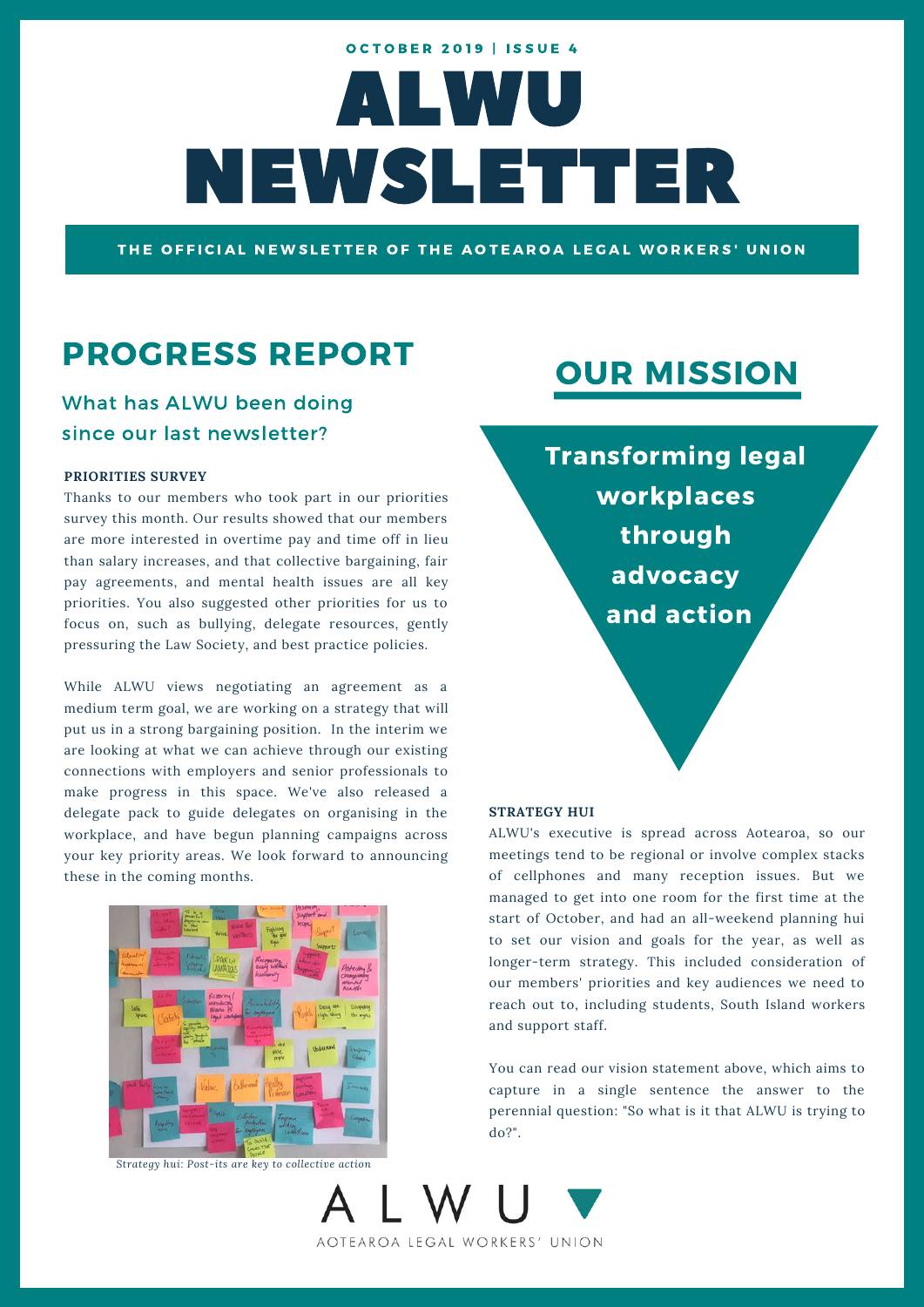## THE BIG PICTURE: BROADER ENGAGEMENT

### What else has ALWU been doing this month?

#### **INFORMATION SESSIONS**

ALWU has continued to roll out information sessions this month, from Auckland to Nelson. Get in touch if you'd like us to come along to speak at your work as well as being informative, each session normalises the idea of a union in a legal workplace for both employers and employees, and our members have reported feeling more comfortable discussing ALWU at work following an information session.

#### **MEETING WITH THE NZ BAR ASSOCIATION**

One of ALWU's priorities is to make contact and build relationships with other groups and stakeholders in the legal world. ALWU recently met with representatives from the NZ Bar Association and the association was very supportive of what ALWU is doing. ALWU is relevant to employed barristers and "pupils" for the support we can provide them and to employer-barristers in advising on best practice and common issues. We will keep the lines of communication open between ALWU and the NZBA.

#### **BEST PRACTICE MINIMUM WAGE POLICY**

Policies have their pros and cons, but a policy provides employees with a powerful source of evidence for compliance if things go wrong. That's why ALWU advocates for (and has drafted) a minimum wage policy in workplaces where there is a risk of breaches occurring. While employers are legally required to both pay minimum wage and to keep accurate time records of all hours actually worked by employees, it's practically useful for employees to know how their employer is monitoring hours and how a minimum wage top up might be paid if required.

We've been consulting on our draft minimum wage policy with senior employment lawyers and the Labour Inspectorate, and will test it with key employers in the coming weeks.



#### **MINISTRY OF JUSTICE**

ALWU represents all workers in legal workplaces not just lawyers. Accordingly, ALWU met with the Union coordinator from the Ministry of Justice this month to discuss time recording and minimum wage requirements for Judges' Clerks. We also took the opportunity to discuss issues relating to workload and how to improve structures for complaints at the Court.

If you're working in the public sector, remember the Public Service Association (PSA) is also there to help. You can even belong to both unions at once!

### NEED SUPPORT?

As ALWU grows in size, a range of workers at legal workplaces have started to get in touch with us about individual employment issues. We are committed to helping workers at an individual level as well as through collective action. We can provide confidential support and if needed we can connect members to senior lawyers who can offer expert employment advice, support and advocacy on our behalf.

Contact us at contact@alwu.org.nz.